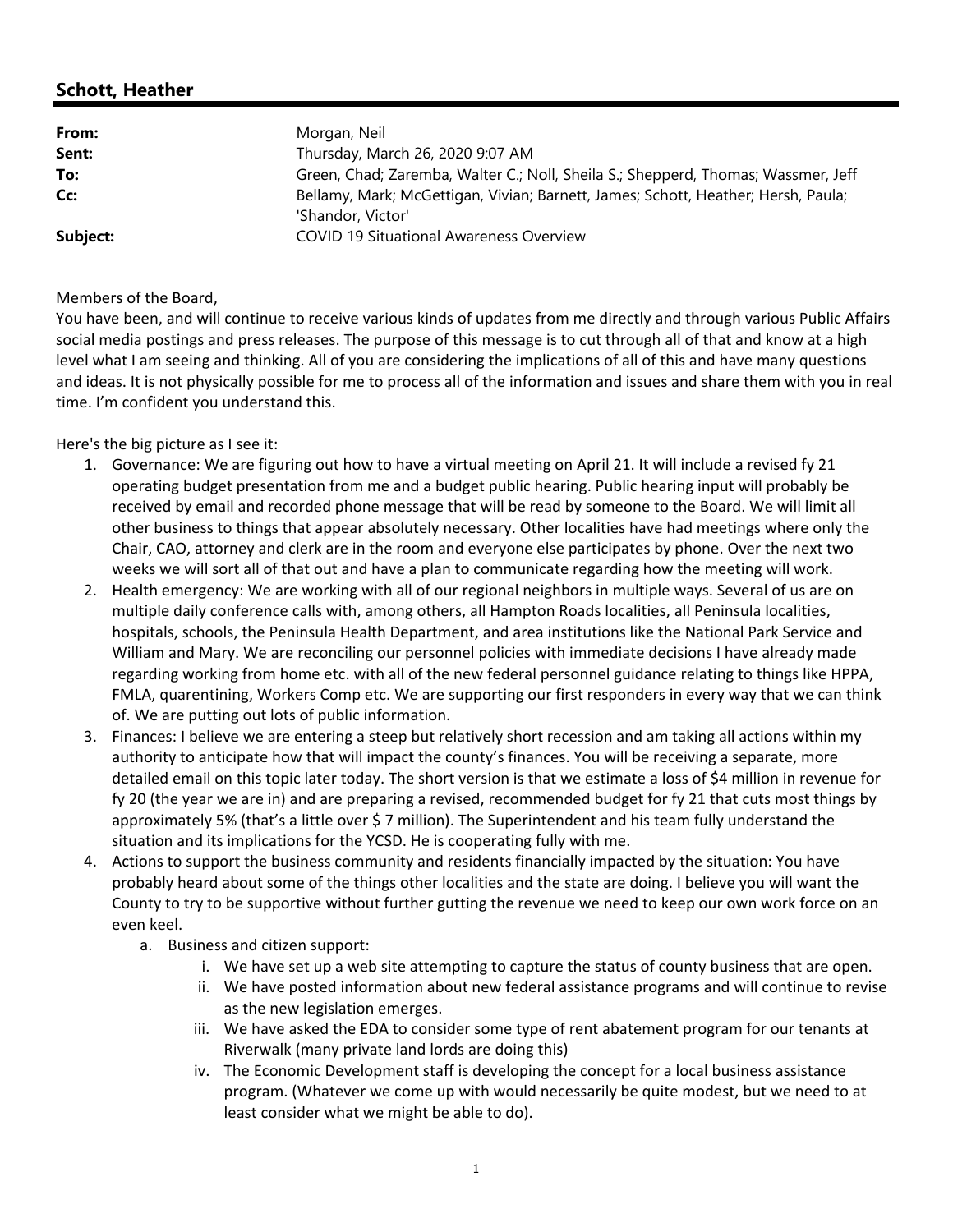to coming to our buildings). The other would be to reduce the interest rate on late tax payments. We are working with the Treasurer on that concept. One or both of those items may v. Local tax relief : We need to be very careful with this notion. Some other localities are taking certain actions. Anything we may do should apply equally to all classes of citizens and businesses. I oppose any plan to allow businesses holding taxes already collected to keep that money. We may wish to consider two more modest action items. One would be to waive credit card convenience fees for a period of time (to encourage people to use credit cards as opposed be appropriate for BOS action on April 21 if you support those ideas.

 I'll conclude by telling you what you already know. We have a great and dedicated staff that is doing all that they can do under unprecedented circumstances. Stay well.

Neil

Neil Morgan County Administrator County of York, Virginia (757) 890‐3320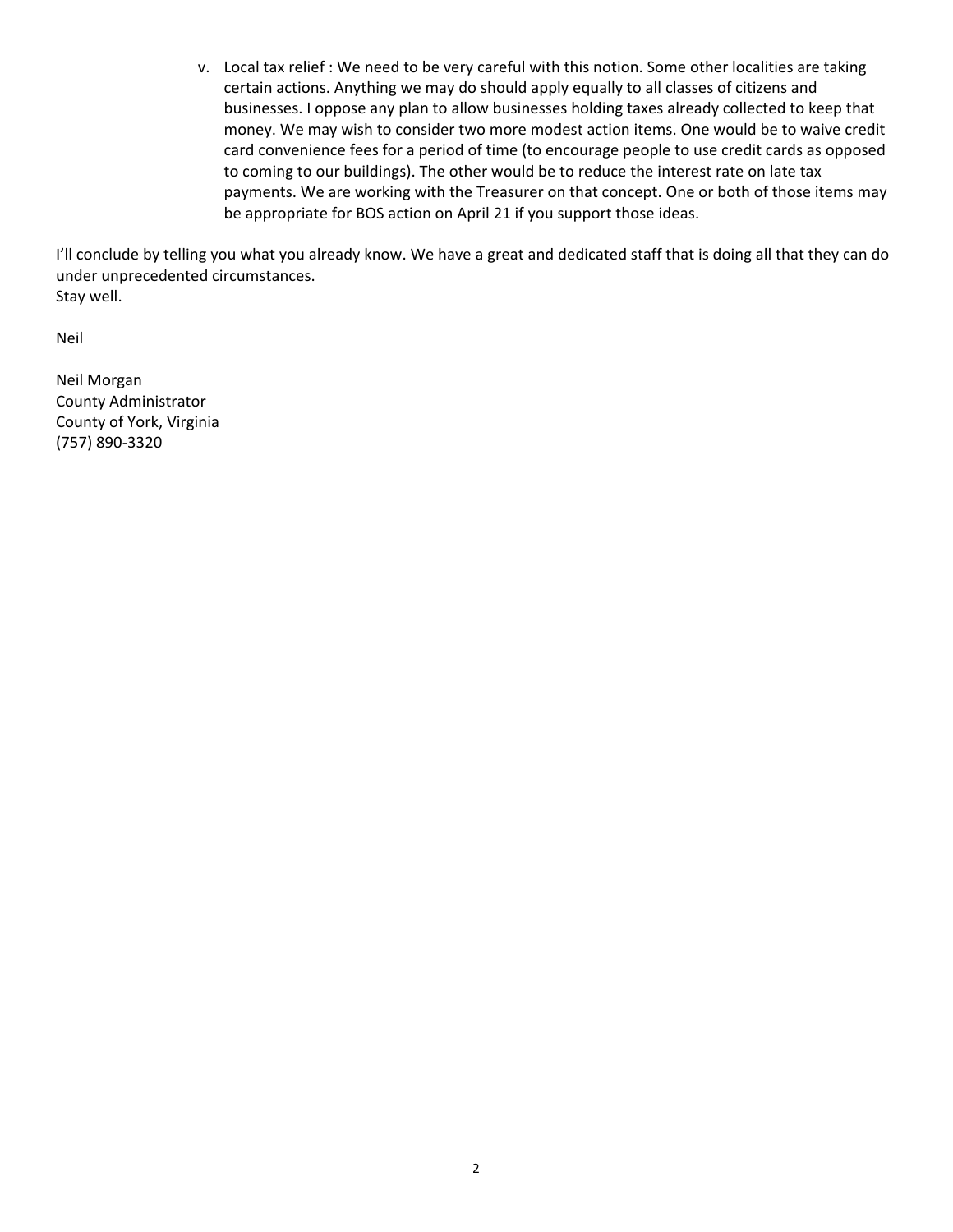## **Schott, Heather**

| From:    | Morgan, Neil                                                                      |
|----------|-----------------------------------------------------------------------------------|
| Sent:    | Thursday, March 26, 2020 9:25 AM                                                  |
| To:      | Green, Chad; Zaremba, Walter C.; Shepperd, Thomas; Noll, Sheila S.; Wassmer, Jeff |
| Cc:      | Bellamy, Mark; McGettigan, Vivian; Owens, Theresa                                 |
| Subject: | FINANCIAL ADJUSTMENTS BASED ON COVID19 ECONOMIC DISRUPTION AND PLANS              |
|          | FOR APRIL 21 ELECTRONIC MEETING                                                   |

Members of the Board,

We are working through the anticipated financial implications of the COVID 19 emergency as it relates to the current fiscal year, FY2020, and the proposed budget for FY2021:

- Fund revenue shortfall. This will mainly have to be dealt with through expenditure of the \$3 million of cash capital budgeted in the General Fund for the CIP will be 1. First, we estimate that the FY2020 budget may have an approximately \$4 million General controls which have been put in place. Included in these actions will be a short‐term delay in the purchase of the Sheriff's Records Management System (RMS). The one month of sales tax revenue that we had anticipated being applied to that acquisition will now be used to help end FY2020 as close to balance as possible without spending reserves. Most reallocated to improve our year‐end position at the end of FY2020.
- approximately 5% as compared to the version I just presented to you on March 17. This 2. We are working to present a recommended, revised FY2021 budget that is reduced by will be very disappointing for all of us as it will reflect very difficult funding decisions.
- being made about sunk costs, funds needed to complete tasks already underway and how to slow down other projects without abandoning them. It will take some time before I can 3. We are slowing down and halting CIP expenditures within the current year and also integrating recommended cuts for FY2021 within the revised operating budget proposal including removing the majority of the cash capital transfer to the CIP. Judgements are report on these CIP plans thoroughly.
- initial plan assumes. That work will continue in the coming weeks and will be used to 4. We are concurrently beginning some contingency planning in the event that the projected recession and corresponding decline in county revenue is more extreme than what our provide the BOS with additional options once we get into the next fiscal year.

The general outline of the recommendations which I have described in numbers 1, 2, and 3 on April 21. (Assuming we figure out how to do the meeting electronically, including a citizen input component). My goal would be to provide a summary report in advance of the meeting above will be presented by me to the Board in advance of the proposed budget public hearing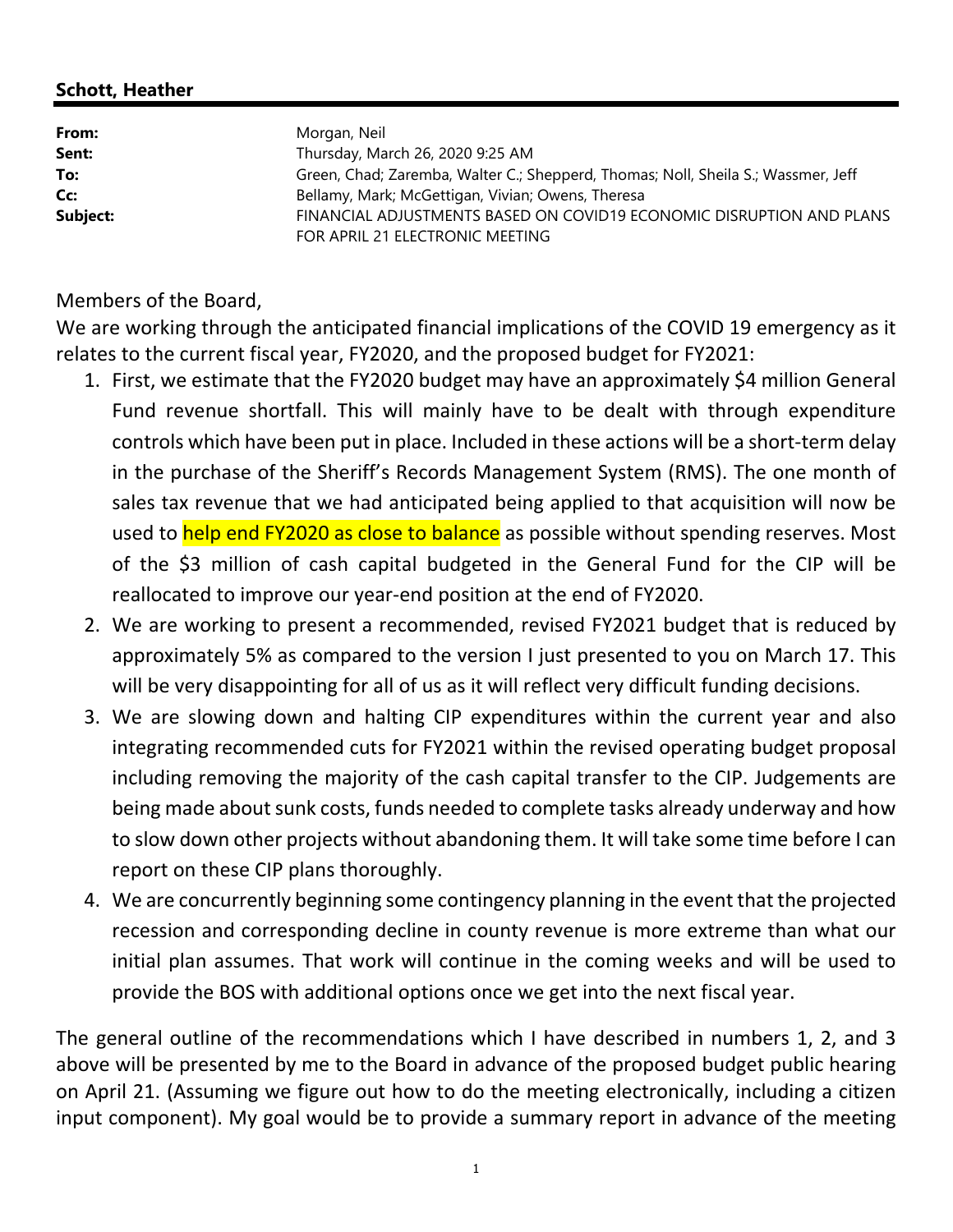and also make it available to the public so that any public hearing comments would be meaningful. I will update you on all of this as we make more progress.

Neil

Neil Morgan County Administrator County of York, Virginia (757) 890‐3320